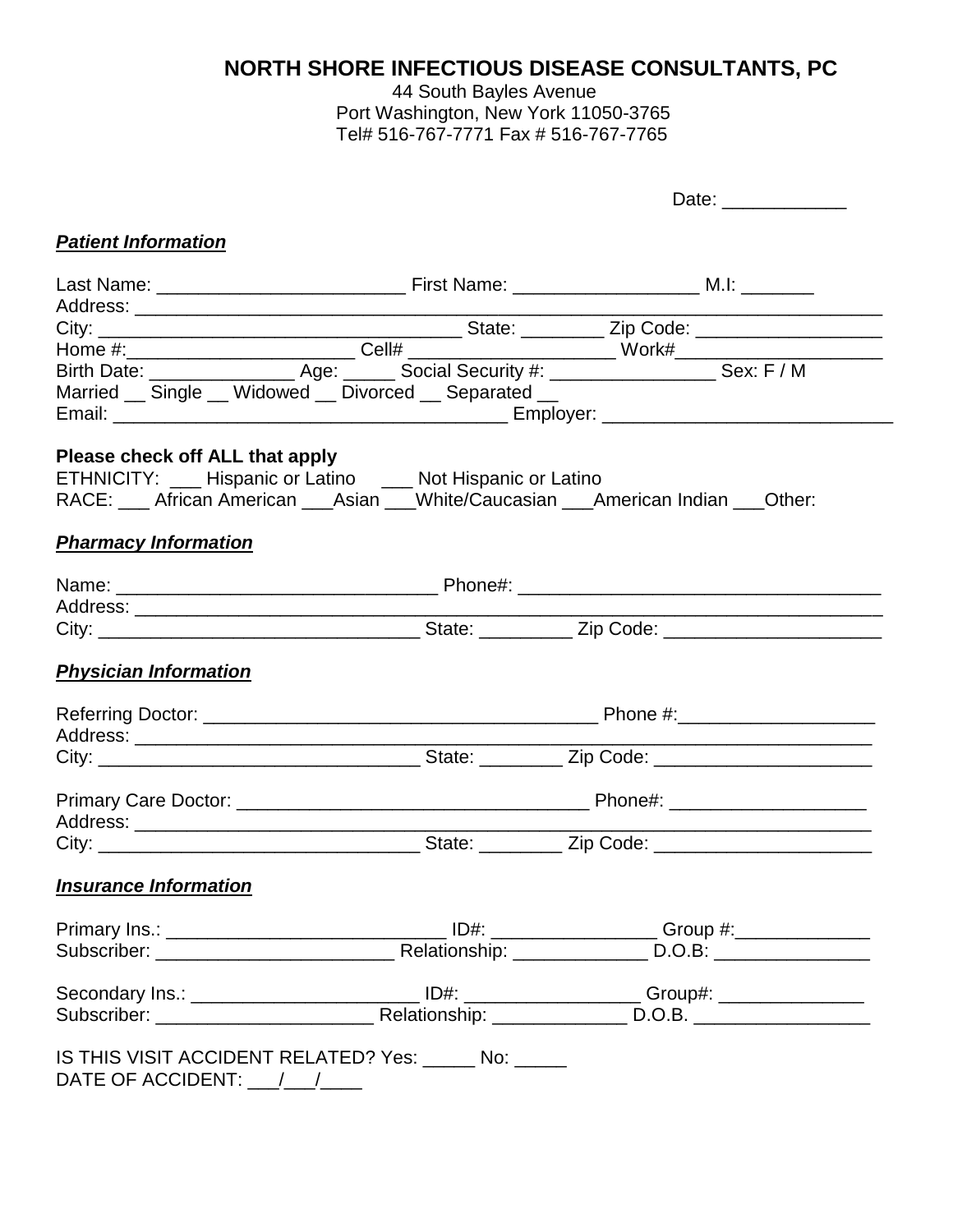## **NORTH SHORE INFECTIOUS DISEASES CONSULTANTS, P.C.**

 44 South Bayles Avenue Port Washington, New York 11050-3765 -----------

 Telephone # 516-767-7771 Fax # 516-767-7765

| David Brieff, M.D.      |  |  |  |
|-------------------------|--|--|--|
| Alan M. Bulbin, M.D.    |  |  |  |
| Dava L. Klirsfeld, M.D. |  |  |  |
| Vitaliy Krol, D.O       |  |  |  |

Farah Shams, M.D. Nathalie Schulhof, M.D. Hermes Lopez, M.D.

Patient's Name: \_\_\_\_\_\_\_\_\_\_\_\_\_\_\_\_\_\_\_\_\_\_\_\_\_\_\_\_\_\_\_\_\_\_\_\_\_\_\_\_\_\_\_\_\_\_\_\_\_\_\_\_\_\_\_\_\_\_\_\_\_\_\_\_\_\_

I have received a copy of the Notice of Privacy Practices of North Shore Infectious Diseases Consultants, PC

I, hereby give you permission to speak to the people I have listed below, regarding any of my medical issues:

| _Relationship: _________________________    |
|---------------------------------------------|
|                                             |
|                                             |
| Relationship: ____________________________  |
|                                             |
| _Relationship: ___________________________  |
|                                             |
| _Relationship: ____________________________ |
|                                             |
|                                             |
|                                             |
|                                             |
|                                             |

| $\sim$<br>51( | ╻╻╒<br>---<br>-- |
|---------------|------------------|
|               |                  |